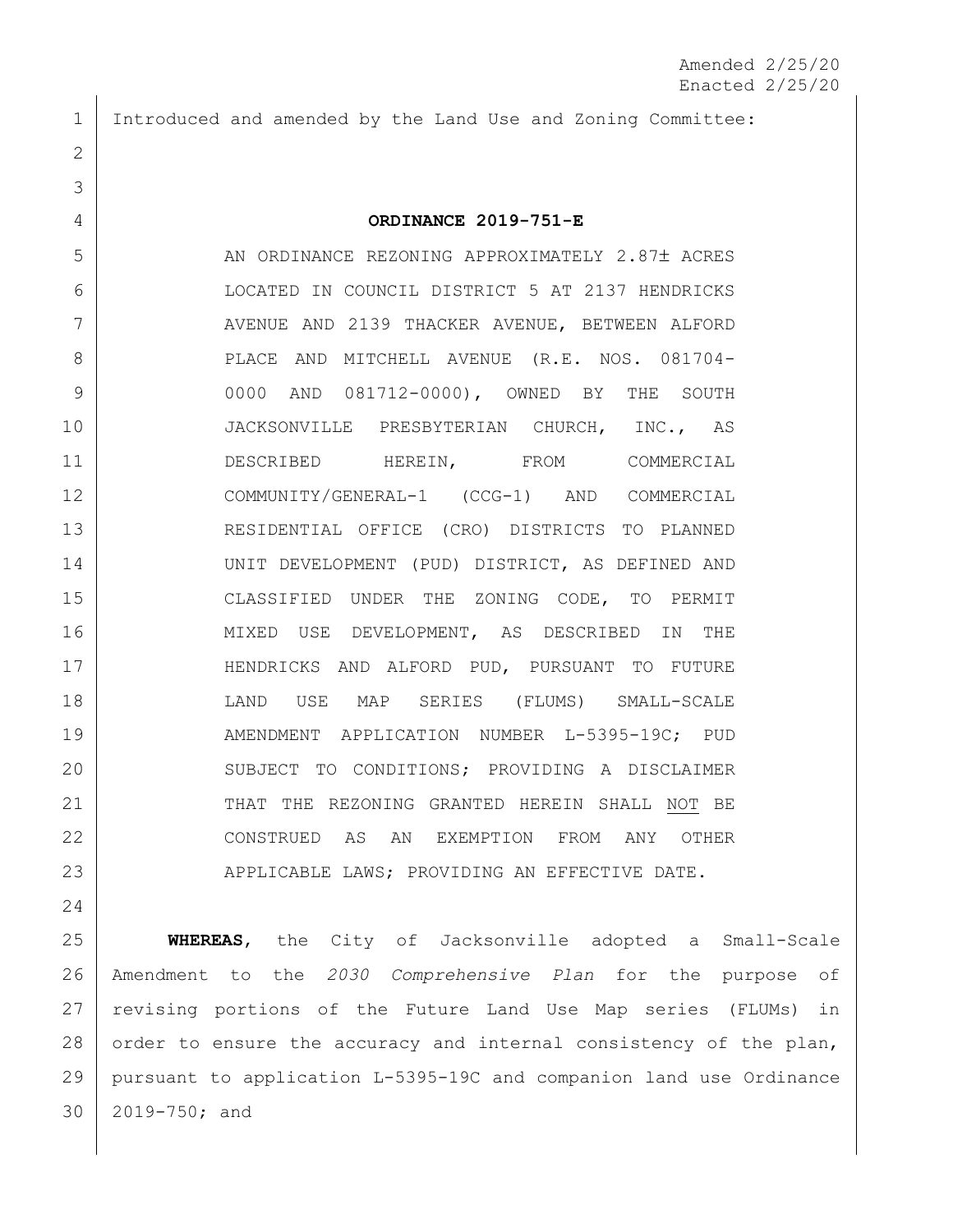## Amended 2/25/2020

 **WHEREAS**, in order to ensure consistency of zoning district with the *2030 Comprehensive Plan* and the adopted companion Small- Scale Amendment L-5395-19C, an application to rezone and reclassify from Commercial Community/General-1 (CCG-1) and Commercial Residential Office (CRO) Districts to Planned Unit Development (PUD) District was filed by Zach Miller, Esq., on behalf of the 7 owners of approximately 2.87± acres of certain real property in 8 | Council District 5, as more particularly described in Section 1; and

 **WHEREAS**, the Planning and Development Department, in order to ensure consistency of this zoning district with the *2030 Comprehensive Plan*, has considered the rezoning and has rendered an 13 advisory opinion; and

 **WHEREAS**, the Planning Commission has considered the 15 | application and has rendered an advisory opinion; and

 **WHEREAS**, the Land Use and Zoning (LUZ) Committee, after due notice, held a public hearing and made its recommendation to the 18 Council; and

 **WHEREAS**, the City Council, after due notice, held a public hearing, and taking into consideration the above recommendations as well as all oral and written comments received during the public 22 | hearings, the Council finds that such rezoning is consistent with the *2030 Comprehensive Plan* adopted under the comprehensive planning ordinance for future development of the City of 25 Jacksonville; and

 **WHEREAS**, the Council finds that the proposed PUD does not 27 affect adversely the orderly development of the City as embodied in the *Zoning Code*; will not affect adversely the health and safety of 29 | residents in the area; will not be detrimental to the natural 30 environment or to the use or development of the adjacent properties in the general neighborhood; and the proposed PUD will accomplish

 $- 2 -$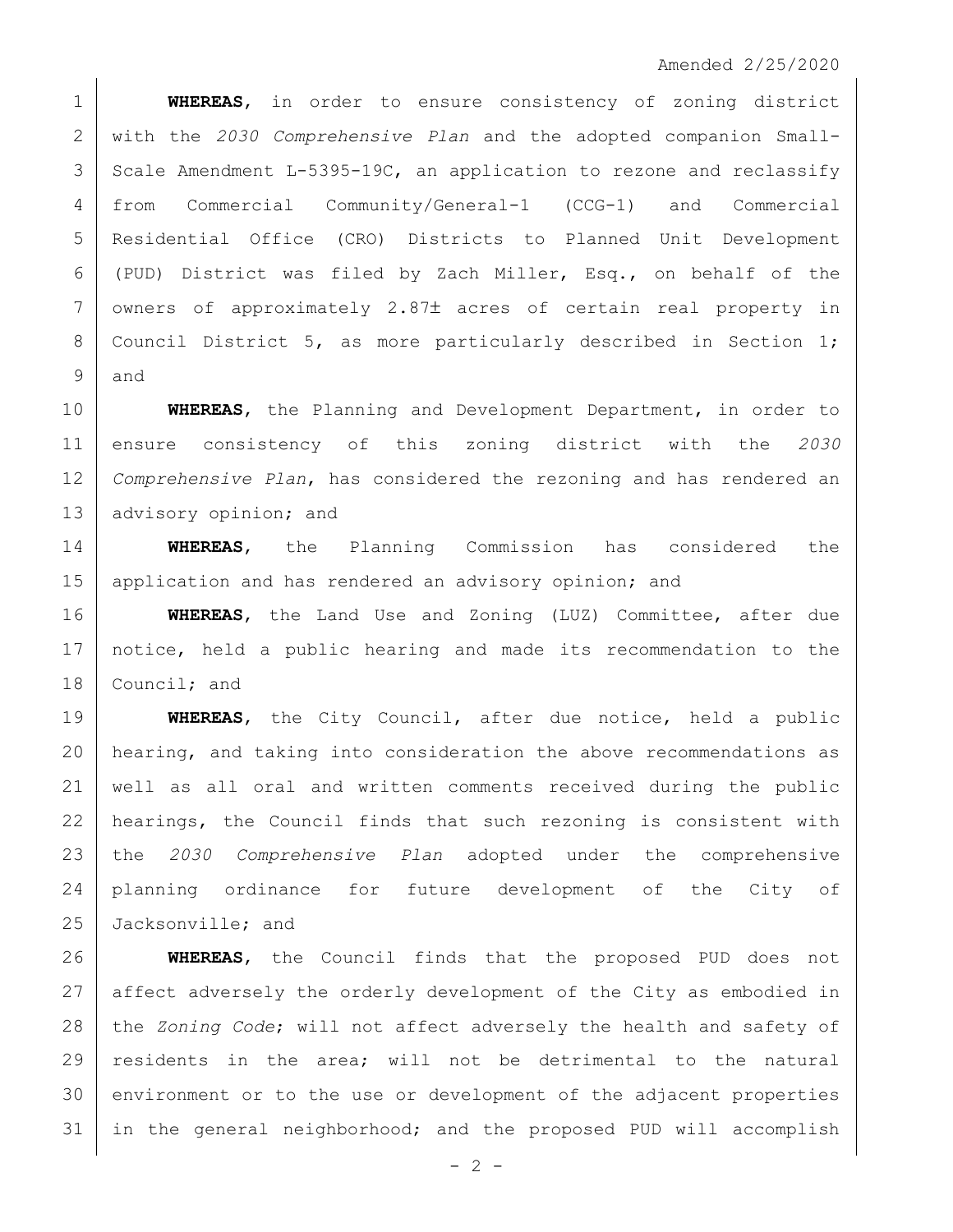1 | the objectives and meet the standards of Section 656.340 (Planned Unit Development) of the *Zoning Code* of the City of Jacksonville; now, therefore

**BE IT ORDAINED** by the Council of the City of Jacksonville:

 **Section 1. Subject Property Location and Description.** The 6 | approximately 2.87 $\pm$  acres (R.E. Nos. 081704-0000 and 081712-0000) are located in Council District 5, at 2137 Hendricks Avenue and 8 | 2139 Thacker Avenue, between Alford Place and Mitchell Avenue, as more particularly described in **Exhibit 1**, dated July 23, 2019, and graphically depicted in **Exhibit 2**, both of which are **attached hereto** and incorporated herein by this reference (Subject 12 Property).

 **Section 2. Owner and Applicant Description.** The Subject 14 | Property is owned by The South Jacksonville Presbyterian Church, 15 | Inc. The applicant is Zach Miller, Esq., 501 Riverside Avenue, Suite 901, Jacksonville, Florida 32202; (904) 396-5731.

 **Section 3. Property Rezoned.** The Subject Property, pursuant to adopted companion Small-Scale Amendment L-5395-19C, is hereby rezoned and reclassified from Commercial Community/General-1 (CCG-1) and Commercial Residential Office (CRO) Districts to Planned Unit Development (PUD) District. This new PUD district 22 shall generally permit mixed use development, and is described, shown and subject to the following documents, **attached hereto**:

**Exhibit 1** – Legal Description dated July 23, 2019.

**Exhibit 2** – Subject Property per P&DD.

 **Revised Exhibit 3** – Revised Written Description dated February 19,  $27 \mid 2020.$ 

**Revised Exhibit 4** – Revised Site Plan dated January 14, 2020.

 **Section 4. Rezoning Approved Subject to Conditions.** This rezoning is approved subject to the following conditions. Such conditions control over the Written Description and the Site Plan

- 3 -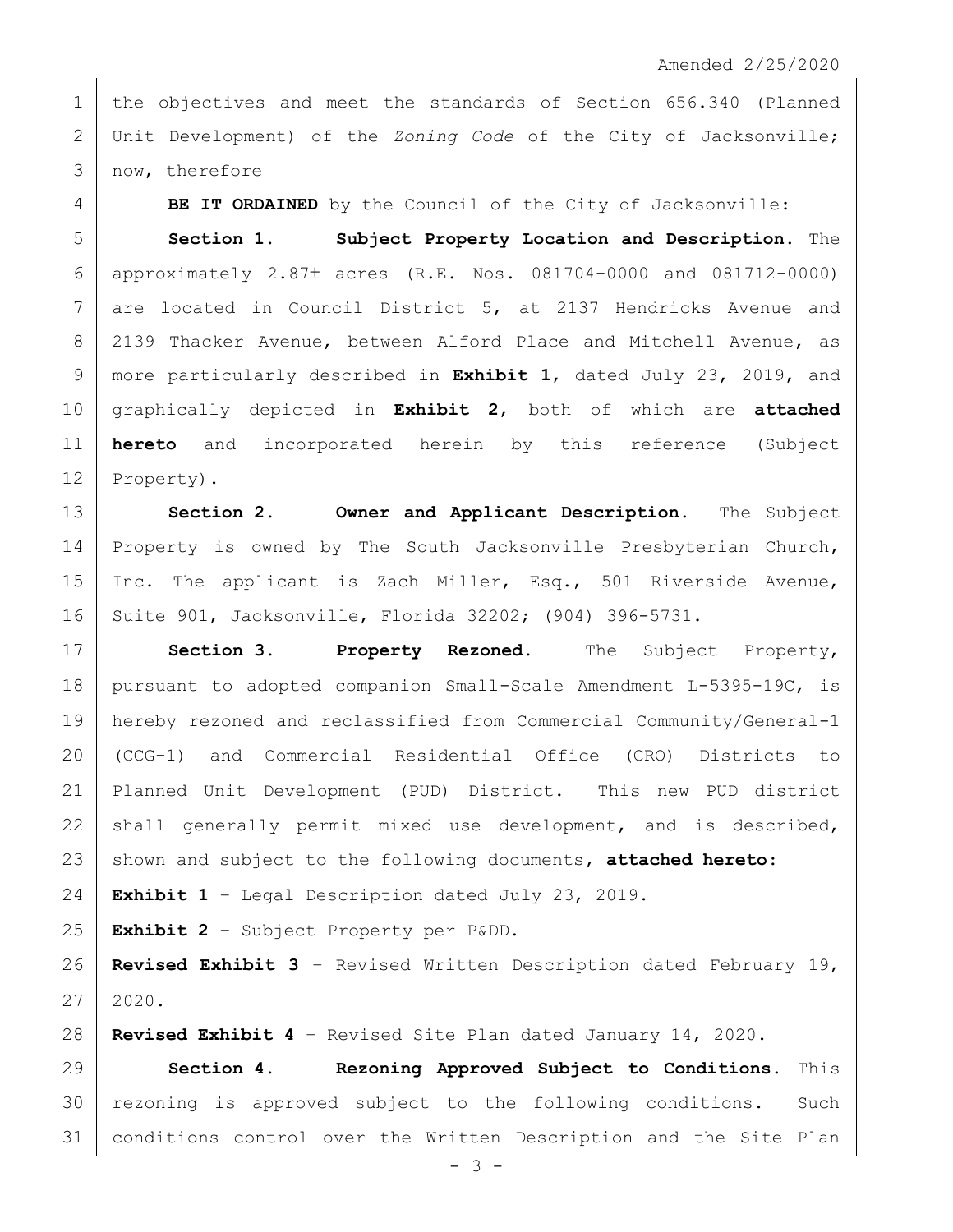1 and may only be amended through a rezoning.

2 (1) Sidewalks adjacent to on-street parking shall be a 3 minimum width of 6 feet.

4 (2) The architectural design of the parking garage façade 5 shall be subject to the review and approval of the Planning and 6 Development Department at the time of Verification of Substantial 7 Compliance of the PUD. The parking garage shall incorporate 8 differentiated building walls, vertical architectural features, 9 decorative detailing and architectural elements, and changes in 10 building materials and color.

11 **Section 5. Contingency.** This rezoning shall not become 12 effective until 31 days after adoption of the companion Small-Scale 13 | Amendment unless challenged by the state land planning agency; and 14 further provided that if the companion Small-Scale Amendment is 15 challenged by the state land planning agency, this rezoning shall 16 not become effective until the state land planning agency or the 17 Administration Commission issues a final order determining the 18 | companion Small-Scale Amendment is in compliance with Chapter 163, 19 *Florida Statutes.*

 **Section 6. Disclaimer.** The rezoning granted herein shall not be construed as an exemption from any other applicable 22 local, state, or federal laws, requiations, requirements, permits 23 or approvals. All other applicable local, state or federal permits or approvals shall be obtained before commencement of the development or use and issuance of this rezoning is based upon 26 acknowledgement, representation and confirmation made by the applicant(s), owner(s), developer(s) and/or any authorized agent(s) 28 or designee(s) that the subject business, development and/or use will be operated in strict compliance with all laws. Issuance of this rezoning does not approve, promote or condone any practice or act that is prohibited or restricted by any federal, state or local

 $- 4 -$